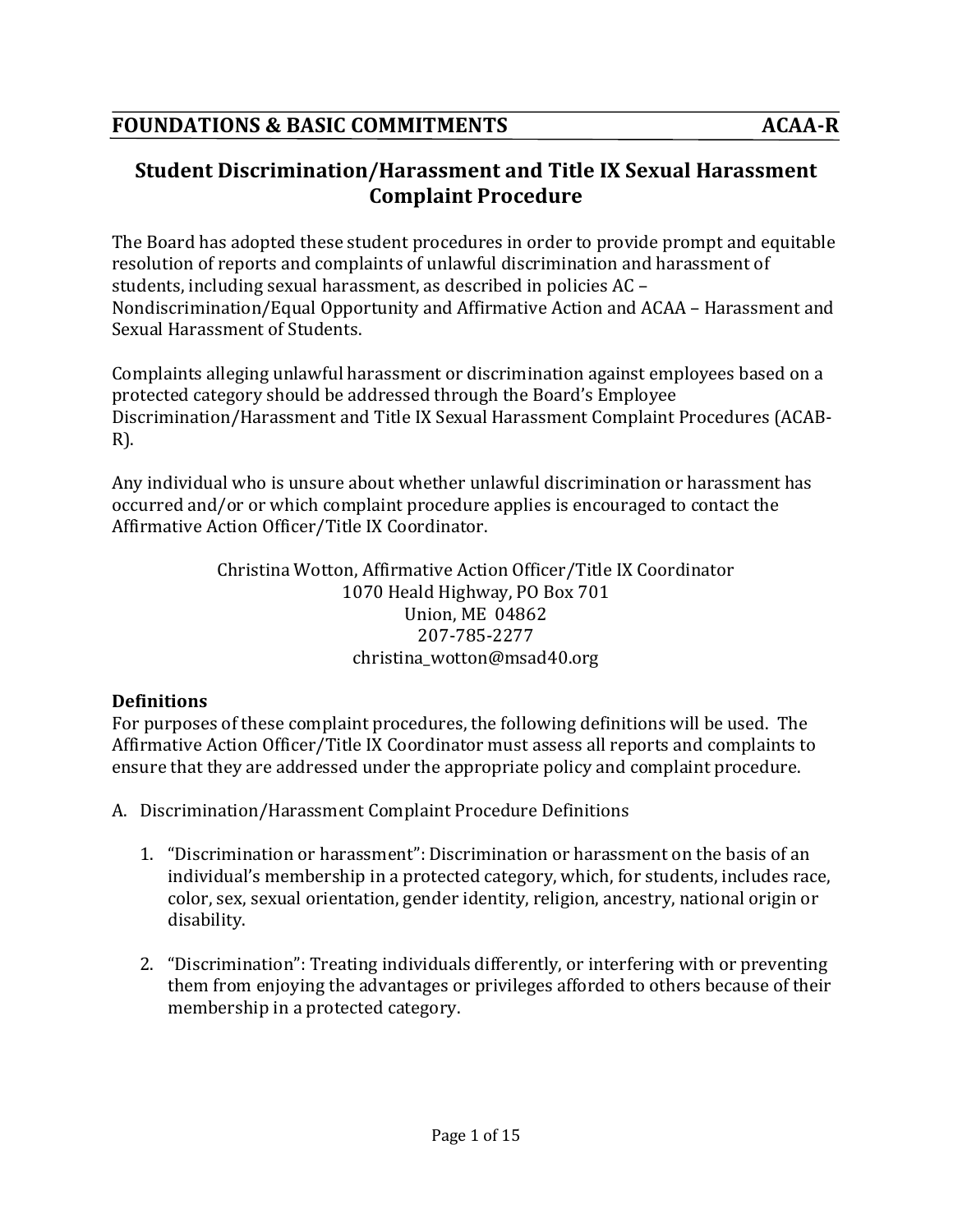- 3. "Harassment": Oral, written, graphic, electronic or physical conduct relating to an individual's actual or perceived membership in a protected category that is sufficiently severe, pervasive or persistent so as to interfere with or limit that individual's ability to participate in RSU 40's programs or activities by creating a hostile, intimidating or offensive environment.
- 4. "Sexual harassment": Under Maine law, this means unwelcome sexual advances, requests for sexual favors, and other verbal or physical conduct of a sexual nature in the following situations:
	- a. Submission to such conduct is made either explicitly or implicitly a term or condition of a student's educational benefits;
	- b. Submission to or rejection of such conduct by a student is used as the basis for decisions on educational benefits; or
	- c. Such conduct has the purpose and effect of substantially interfering with a student's academic performance or creates an intimidating, hostile or offensive environment.
- 5. "Sexual orientation": Under Maine law, this means a person's "actual or perceived heterosexuality, bisexuality, homosexuality or gender identity or expression."
- 6. "Gender identity": Under Maine law, this means "the gender-related identity, appearance, mannerisms or other gender-related characteristics of an individual, regardless of the individual's assigned sex at birth."
- 7. "Complaint" is defined as an allegation that a student has been discriminated against or harassed on the basis of race, color, sex, sexual orientation, gender identity, religion, ancestry, national origin or disability (and not otherwise addressed in the Title IX regulations and Section 3 of ACAA-R).
- 8. Complaints of bullying not involving the protected categories or definitions described above may be addressed under Board Policy JICK - Bullying and Cyberbullying of Students.
- B. Title IX Sexual Harassment Complaint Procedure Definitions
	- 1. "Sexual Harassment": Under the federal Title IX regulations, sexual harassment includes the following conduct on the basis of sex which takes place within the context of RSU 40's education programs and activities: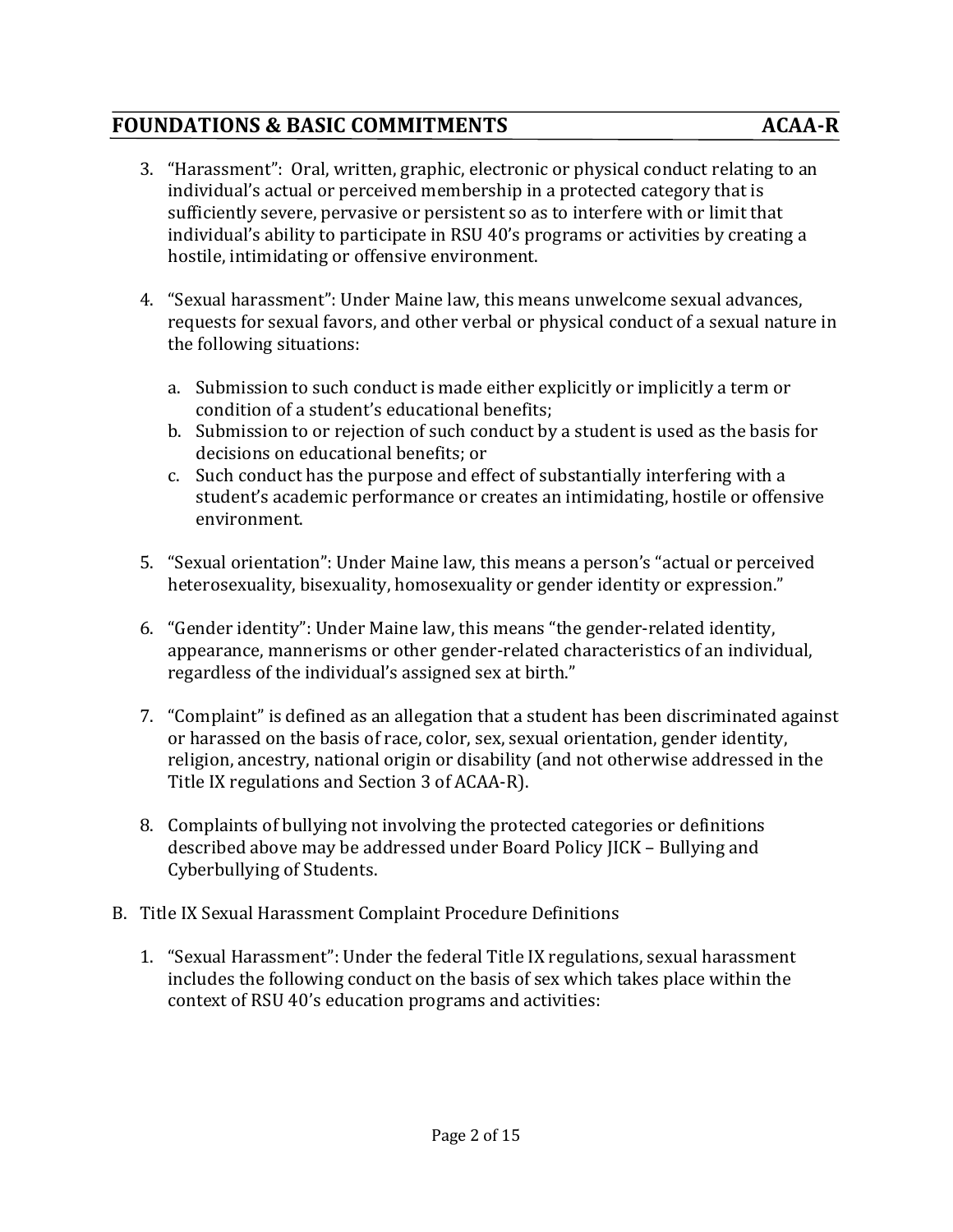- a. "Quid pro quo" sexual harassment by a school employee: Conditioning a school aid, benefit or service (such as a better grade or a college recommendation) on an individual's participation in unwelcome sexual conduct;
- b. "Hostile environment" sexual harassment: Unwelcome conduct based on sex that a reasonable person would determine is so severe, pervasive and objectively offensive that it effectively denies an individual's equal access to RSU 40's education programs and activities; or
- c. Sexual assault, dating violence, domestic violence and stalking as these terms are defined in federal laws.
- 2. "Report": Under the Title IX regulations, any individual may make a report of sexual harassment involving a student, whether the individual is the alleged victim or not. School employees are required to report possible incidents of sexual harassment involving a student. A report must be made to the Affirmative Action Officer/Title IX Coordinator. A report triggers certain actions by the AAO/Title IX Coordinator for the alleged victim of sexual harassment, but an investigation is not conducted unless a "Formal Complaint" is filed.
- 3. "Formal Complaint": Under the Title IX regulations, the alleged victim of sexual harassment can file a written complaint that triggers the complaint procedure in Section 3 of ACAA-R. Only a student and/or their parent/legal guardian (and in certain circumstances, the AAO/Title IX Coordinator) may file a formal complaint. "Student": For the purposes of this procedure, a student is an individual who is enrolled or participating in RSU 40's education programs and activities, or is attempting to enroll or participate.

This procedure should be used for any complaint of unlawful harassment or discrimination complaint based on a protected category which does not involve Title IX sexual harassment (which is addressed in Section 3).

- A. How to Make A Complaint
	- 1. School employees are required to promptly make a report to the AAO/Title IX Coordinator if they have reason to believe that a student has been discriminated against or harassed.
	- 2. Students (and others) who believe that they, or another student has been harassed or discriminated against should report their concern promptly to the AAO/Title IX Coordinator.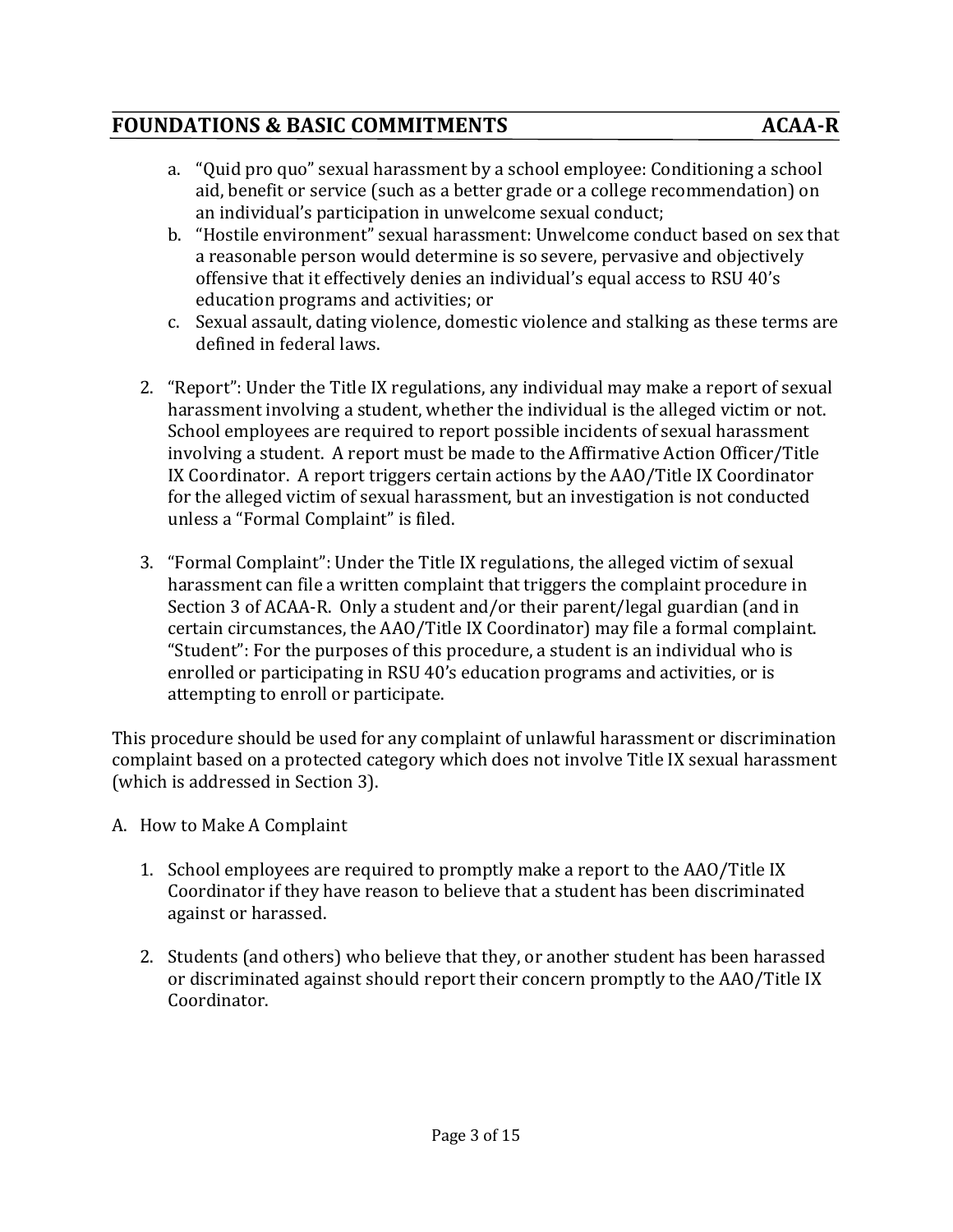- 3. The individual making the report must provide basic information in writing concerning the allegation of harassment or discrimination (i.e., date, time, location, individual(s) who allegedly engaged in harassment or discrimination, description of allegation) to the AAO/Title IX Coordinator.
- 4. If an individual is unsure as to whether unlawful discrimination or harassment has occurred, or who need assistance in preparing a written complaint, they are encouraged to discuss the matter with the AAO/Title IX Coordinator.
- 5. Individuals will not be retaliated against for reporting suspected discrimination or harassment, or for participating in an investigation. Retaliation is illegal under federal and state nondiscrimination laws, and any retaliation will result in disciplinary action, up to and including discharge for employees, and expulsion for students.
- 6. Individuals are encouraged to utilize RSU 40's complaint procedure. However, individuals are hereby notified that they also have the right to report incidents of discrimination or harassment to the Maine Human Rights Commission, 51 State House Station, Augusta, Maine 04333 (telephone: 207-624-6290) and/or to the federal Office for Civil Rights, U.S. Department of Education, 5 Post Office Square, 8th Floor, Boston, MA 02109-3921 (telephone: 617-289-0111).
- B. Complaint Handling and Investigation
	- 1. The AAO/Title IX Coordinator will promptly inform the Superintendent and the person who is the subject of the complaint (respondent) that a complaint has been received.
	- 2. The AAO/Title IX Coordinator may pursue an informal resolution of the complaint with the agreement of the parties involved. Any party to the complaint may decide to end the informal resolution process and pursue the formal process at any point. Any informal resolution is subject to the approval of the parties and the Superintendent, who must consider whether the resolution is in the best interest of RSU 40 and the parties in light of the particular circumstances and applicable policies and laws.
	- 3. The AAO/Title IX Coordinator may implement supportive measures to a student to reduce the risk of further discrimination or harassment to a student while an investigation is pending. Examples of supportive measures include, but are not limited to, ordering no contact between the individuals involved or changing classes.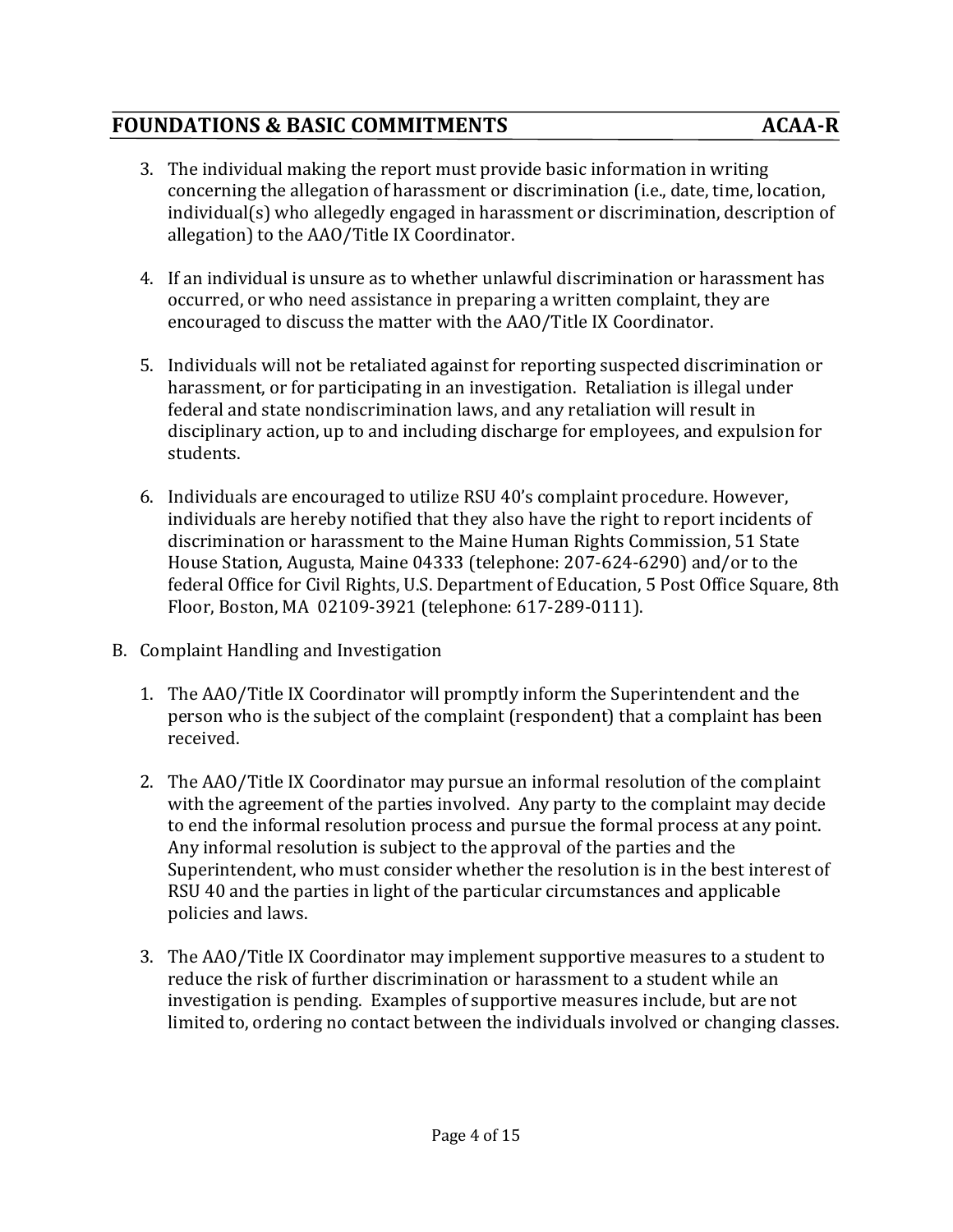- 4. The complaint will be investigated by a trained internal or external individual designated by the Superintendent and the AAO/Title IX Coordinator. Any complaint about an employee who holds a supervisory position must be investigated by a person who is not subject to that supervisor's authority. Any complaint about the Superintendent should be submitted to the Chair of the Board, who should consult with legal counsel concerning the handling and investigation of the complaint.
- 5. The investigator must consult with the AAO/Title IX Coordinator as agreed during the investigation process.
- 6. The respondent will be provided with an opportunity to be heard as part of the investigation. The complainant must not be required to attend meetings with the respondent, but may choose to do so as part of an informal resolution process.
- 7. The complainant and the respondent may suggest witnesses to be interviewed and/or submit materials they believe are relevant to the complaint.
- 8. If the complaint is against an employee of RSU 40, any rights conferred under an applicable collective bargaining agreement must be applied.
- 9. Privacy rights of all parties to the complaint must be maintained in accordance with applicable state and federal laws.
- 10. The investigation must be completed within 40 business days of receiving the complaint, if practicable. Reasonable extensions of time for good reason must be allowed.
- 11. The investigator must provide a written report and findings to the AAO/Title IX Coordinator.
- C. Findings and Subsequent Actions
	- 1. The AAO/Title IX Coordinator must consult with the Superintendent concerning the investigation and findings.
	- 2. If there is a finding that discrimination or harassment occurred, the AAO/Title IX Coordinator, in consultation with the Superintendent must:
		- a. Determine what remedial action, if any, is required to end the discrimination or harassment, remedy its effect and prevent recurrence; and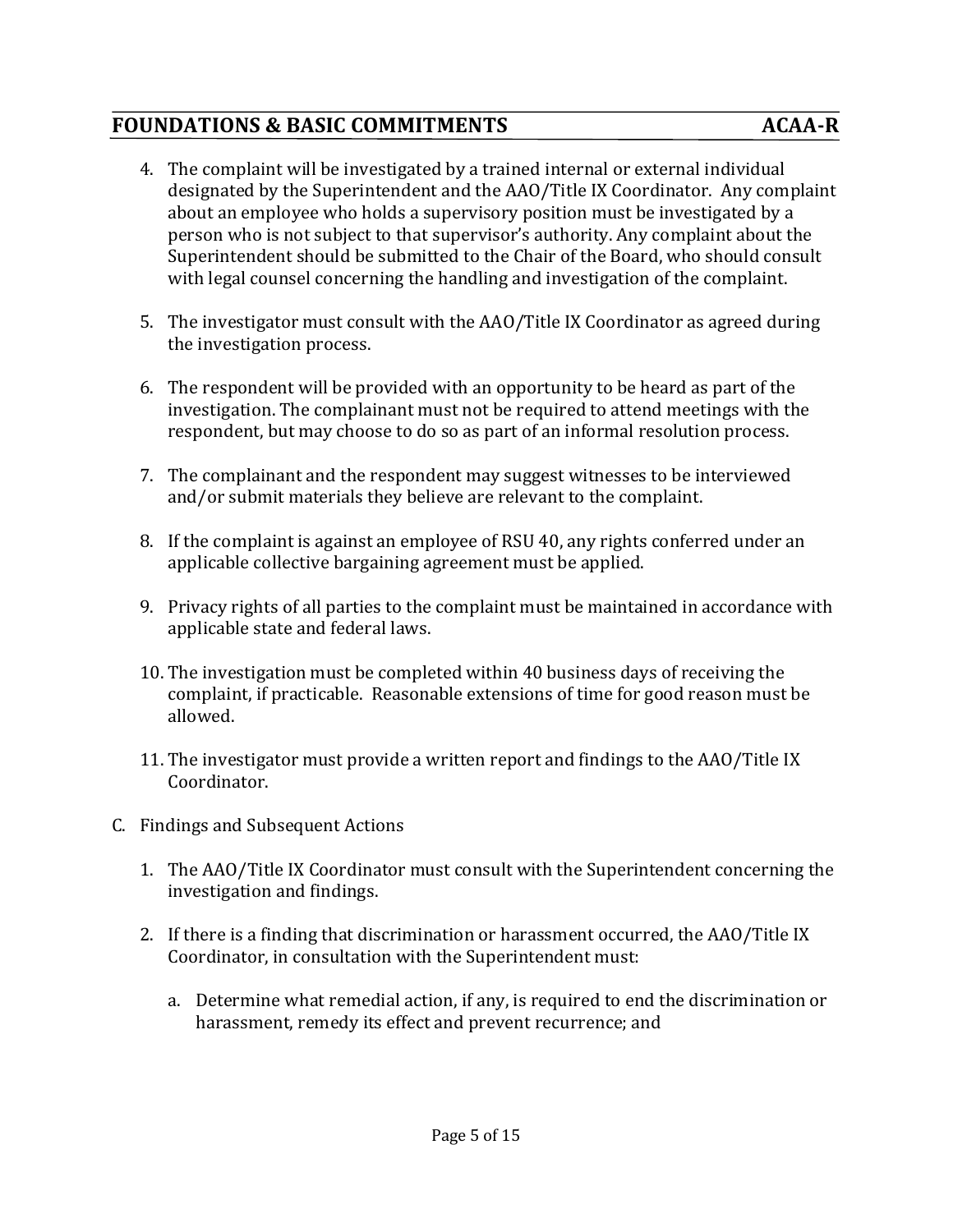- b. Determine what disciplinary action should be taken against the individual(s) who engaged in discrimination or harassment, if any.
- 3. Inform the complainant and the respondent in writing of the results of the investigation and its resolution (in accordance with applicable state and federal privacy laws).
- D. Appeals
	- 1. After the conclusion of the investigation, the complainant or respondent may seek an appeal of the findings solely on the basis of either: (a) prejudicial procedural error or (b) the discovery of previously unavailable relevant evidence that could significantly impact the outcome.
	- 2. Appeals must be submitted in writing to the Superintendent within five business days after receiving notice of the resolution.
	- 3. Upon receipt of a valid appeal, the Superintendent must provide notice to the other party, along with an opportunity to provide a written statement within five business days.
	- 4. The Superintendent must review the available documentation and may conduct further investigation if deemed appropriate.
	- 5. The Superintendent's decision on the appeal must be provided to the parties within 10 business days, if practicable. The Superintendent's decision must be final.
- E. Records
	- 1. The AAO/Title IX Coordinator must keep a written record of the complaint process.

#### **Title IX Sexual Harassment Complaint Procedure**

This section should be used only for complaints of Title IX sexual harassment as defined in Section 1.B.1.

- A. How to Make A Report
	- 1. School employees who have reason to believe that a student has been subjected to sexual harassment are required to promptly make a report to the AAO/Title IX Coordinator.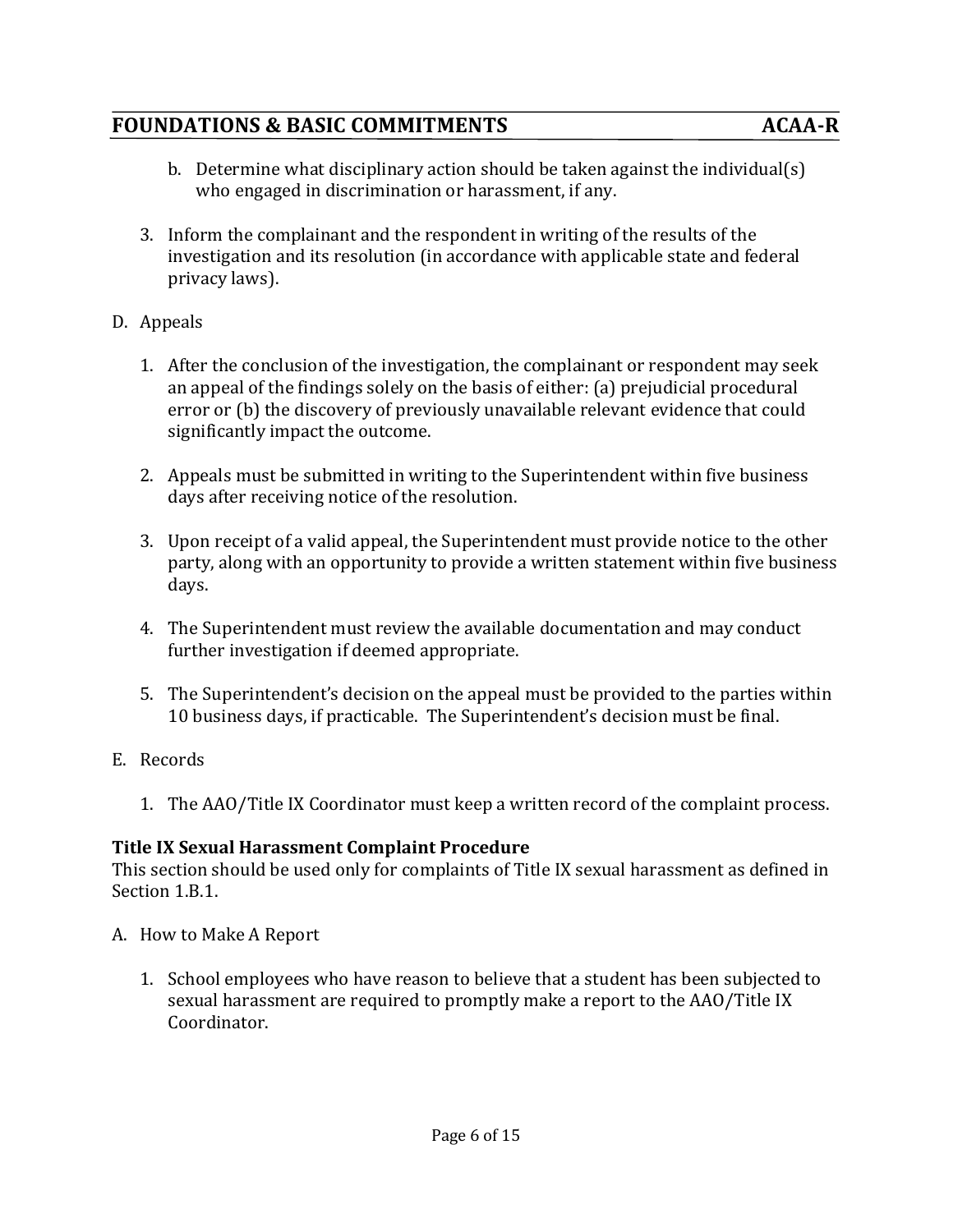- 2. Students, parents/legal guardians or other individuals who believe a student has been sexually harassed are encouraged to make a report to the AAO/Title IX Coordinator.
- 3. If the individual making the report is the alleged victim, or if the alleged victim is identified by the individual making the report, the AAO/Title IX Coordinator will meet with the alleged victim to discuss supportive measures that may be appropriate in the particular circumstances and explain the process for filing a formal complaint.
	- a. Supportive measures are individualized measures designed to ensure the student can continue to access educational programs and activities (such as requiring no contact between individuals or changing classes).
	- b. Supportive measures may be continued even if the alleged victim chooses not to file a formal complaint, if appropriate under the particular circumstances.
- 4. RSU 40 cannot provide an informal resolution process for resolving a report unless a formal complaint is filed.
- 5. Individuals will not be retaliated against for reporting sexual harassment, or for participating in an investigation. Retaliation is illegal under federal and state nondiscrimination laws, and any retaliation will result in disciplinary actions, up to and including discharge for employees, or expulsion for students.
- 6. Any student (or their parent/legal guardian) who believes they have been the victim of sexual harassment is encouraged to utilize RSU 40's complaint procedure. However, students (and their parents/legal guardians) are hereby notified that they also have the right to report sexual harassment to the Maine Human Rights Commission, 51 State House Station, Augusta, Maine 04333 (telephone: 207-624-6290) and/or to the federal Office for Civil Rights, U.S. Department of Education, 5 Post Office Square, 8th Floor, Boston, MA 02109-3921 (telephone: 617-289-0111).
- 7. The Superintendent must be informed of all reports and formal complaints of sexual harassment.
- B. How to Make A Formal Complaint
	- 1. An alleged student victim and/or their parent/legal guardian may file a formal written complaint requesting investigation of alleged Title IX sexual harassment. The written complaint must include basic information concerning the allegation of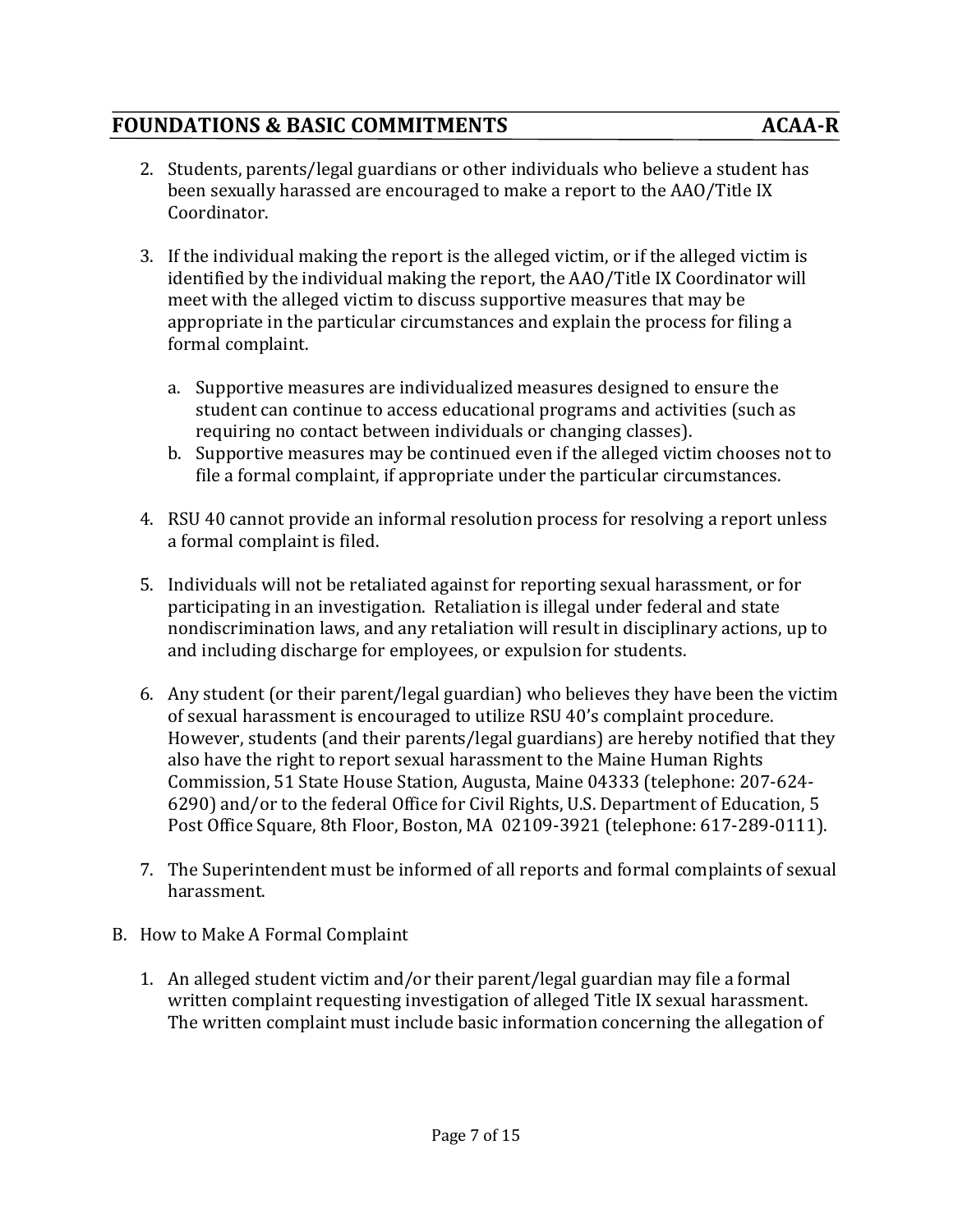sexual harassment (i.e., date, time, location, individual(s) who allegedly engaged in sexual harassment, description of allegation).

- 2. Students who need assistance in preparing a formal written complaint, are encouraged to consult with the AAO/Title IX Coordinator.
- 3. In certain circumstances, the AAO/Title IX Coordinator may file a formal complaint even when the alleged victim chooses not to. Examples include if the respondent (person alleged to have engaged in sexual harassment) has been found responsible for previous sexual harassment or there is a safety threat within RSU 40). In such cases, the alleged victim is not a party to the case, but will receive notices as required by the Title IX regulations at specific points in the complaint process.
- 4. In accordance with the Title IX regulations, the AAO/Title IX Coordinator must dismiss a formal complaint under this Title IX procedure if: a) the conduct alleged in the formal complaint does not constitute sexual harassment under the Title IX regulations and this policy; or b) if the conduct alleged did not occur within the scope of RSU 40's education programs and activities, or  $c$ ) did not occur in the United States.
- 5. In accordance with the Title IX regulations, the AAO/Title IX Coordinator may dismiss a formal complaint under this Title IX procedure if: a) a complainant withdraws the formal complaint, or withdraws particular allegations within the complaint; b) the respondent is no longer employed by or enrolled in RSU 40; or c) there are specific circumstances that prevent RSU 40 from gathering evidence sufficient to reach a determination regarding the formal complaint. However, if the conduct potentially violates other policies or laws, it may be addressed through the applicable Board policy/procedure.
- 6. If a formal complaint is dismissed under this Title IX procedure, the AAO/Title IX Coordinator will promptly and simultaneously send written notices to the parties explaining the reasons. Parties have the opportunity to appeal dismissals in accordance with subsection I below.
- 7. If the conduct alleged in a formal complaint potentially violates other laws, Board policies and/or professional expectations, RSU 40 may address the conduct under Section 2 or another applicable Board policy/procedure.
- C. Emergency Removal or Administrative Leave The Superintendent may remove a student from education programs and activities on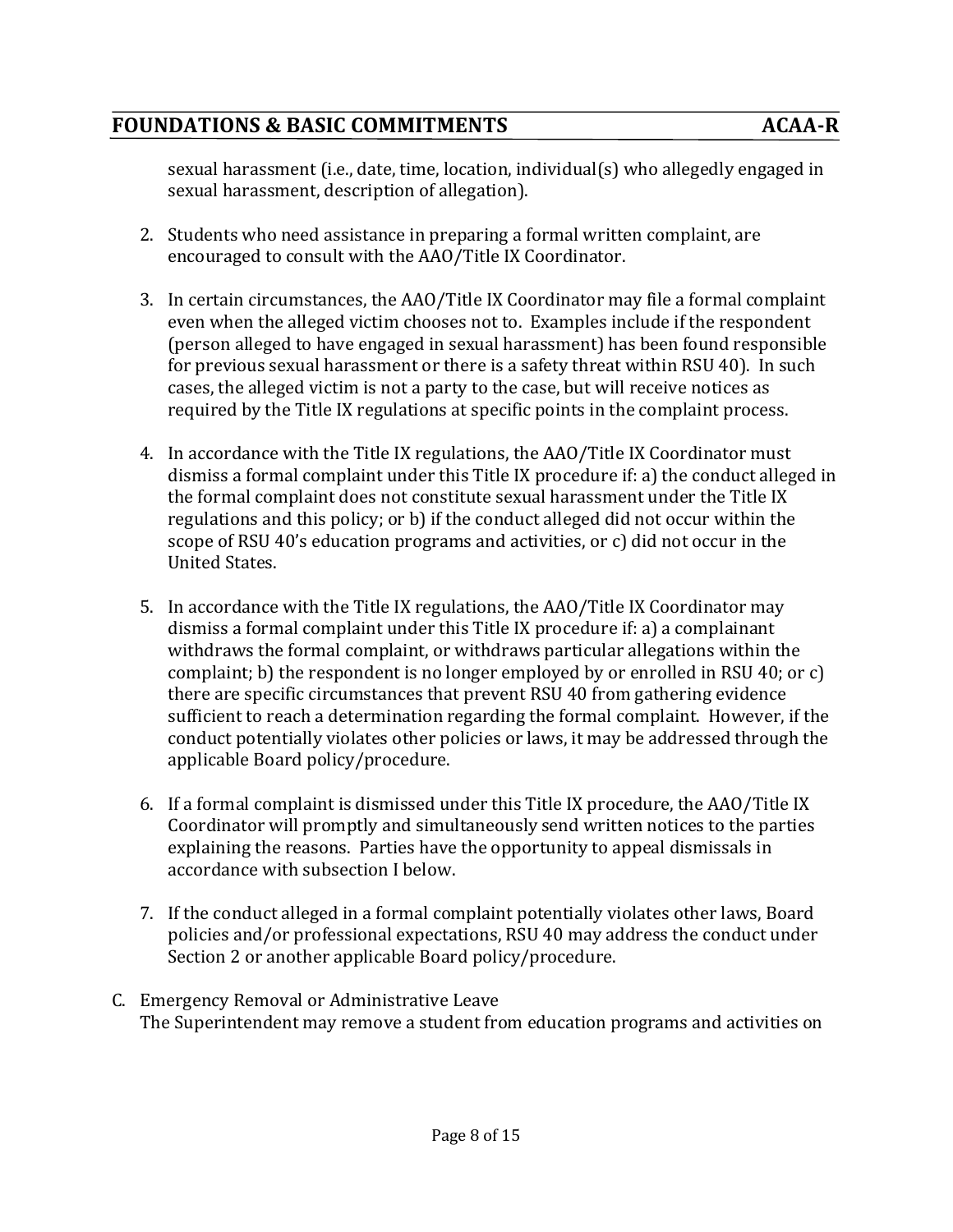an emergency basis, or place an employee on administrative leave during the complaint procedure:

- 1. If there is a determination (following an individualized safety and risk analysis) that there is an immediate threat to the physical health or safety of an individual arising from the allegations of sexual harassment. Examples of such circumstances might include, but are not limited to, a continued threat of violence against a complainant by a respondent, or a respondent's threat of self-harm due to the allegations.
- 2. The respondent (and in the case of a student, their parent/legal guardian) will be provided notice of the emergency removal or administrative leave, and will be provided an opportunity to challenge the decision following the removal (this is an opportunity to be heard, not a hearing). The respondent has the burden to demonstrate why the emergency removal or administrative leave was unreasonable.
- 3. Any such decision must be made in compliance with any applicable disability laws, including the Individuals with Disabilities Education Act, Section 504 of the Rehabilitation Act and the Americans with Disabilities Act.
- D. Notice to Parties of Formal Complaint
	- 1. The Title IX Coordinator will provide to the parties written notice of the formal complaint and allegations of sexual harassment potentially constituting prohibited conduct under the Title IX regulations and this procedure. The notice must include:
		- a. Notice regarding the complaint procedure and the availability of an informal resolution process;
		- b. Sufficient details known at the time (including identities of parties, if known; the conduct alleged; and the date and location of the alleged incident, if known), with sufficient time to prepare before any initial interview (not less than five business days);
		- c. As required by the Title IX regulations, a statement that the respondent is presumed not responsible for the alleged conduct and that a determination of responsibility will be made at the conclusion of the complaint); and that the parties may inspect and review evidence;
		- d. Notice that the parties may each have an advisor of their choice (who may be an attorney), and that the parties may inspect and review evidence;
		- e. Notice that knowingly making false statements or submitting false information during the complaint process is prohibited and may result in disciplinary action;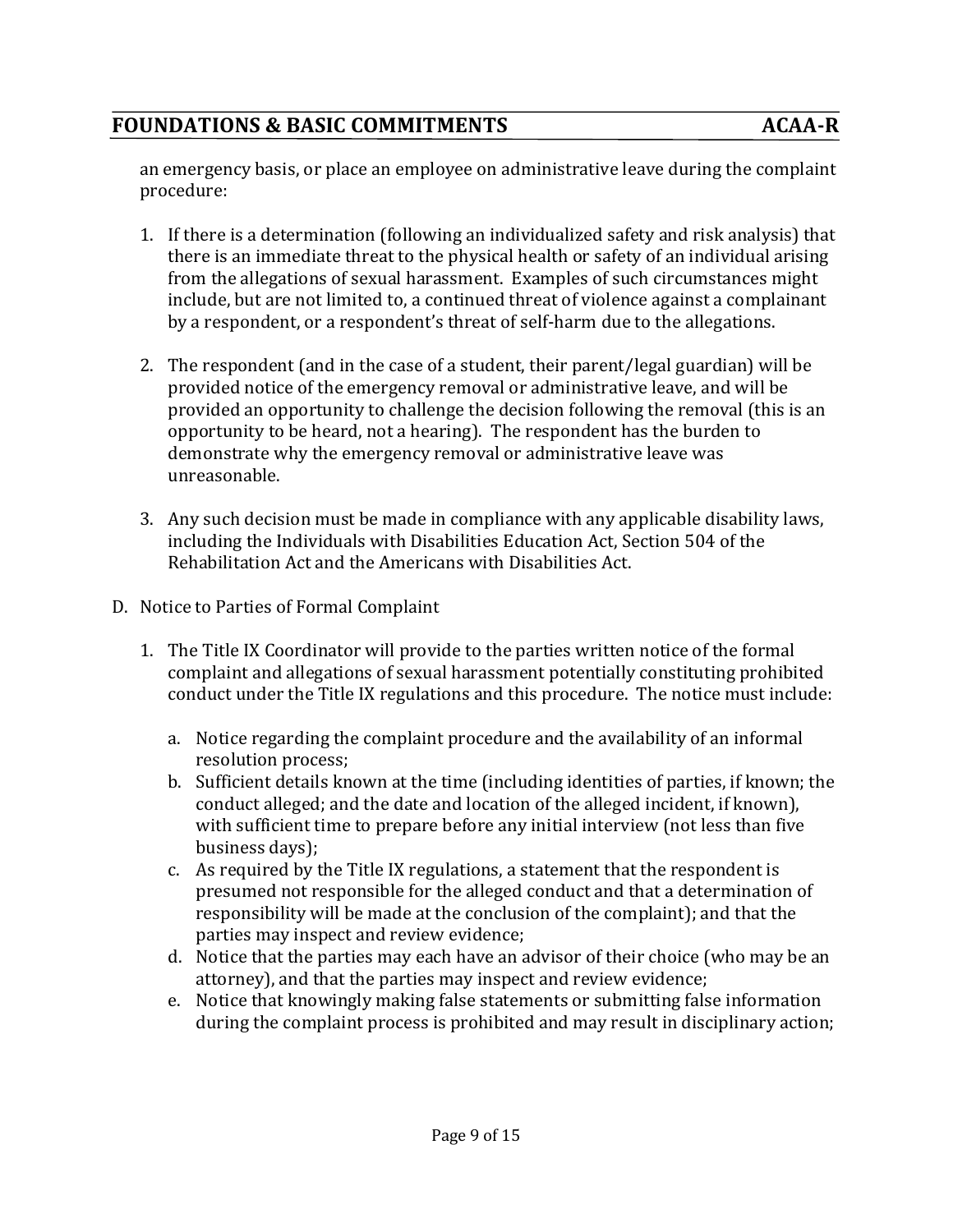- 2. If additional allegations become known at a later time, notice of the additional allegations will be provided to the parties.
- 3. The AAO/Title IX Coordinator will discuss supportive measures with each party and implement such measures as appropriate.
- E. Informal Resolution Process

After a formal complaint has been filed, and if the AAO/Title IX Coordinator believes the circumstances are appropriate, the AAO/Title IX Coordinator may offer the parties the opportunity to participate in an informal resolution process to resolve the complaint without completing the investigation and determination process. Informal resolutions cannot be used to resolve a formal complaint where a student is the complainant and the respondent is an employee.

Informal resolutions can take many forms, depending on the particular case. Examples include, but are not limited to, facilitated discussions between the parties; restorative justice; acknowledgment of responsibility by a respondent; apologies; disciplinary actions against a respondent or a requirement to engage in specific services; or supportive measures. Both parties must voluntarily agree in writing to participate in an informal resolution process, and either party can withdraw from the process at any time. The Superintendent must agree to the terms of any informal resolution reached between the parties. If an informal resolution agreement is reached, it must be signed by both parties and RSU 40. Any such signed agreement is final and binding according to its terms.

If an informal resolution process does not resolve the formal complaint, nothing from the informal resolution process may be considered as evidence in the subsequent investigation or determination.

#### F. Investigation

1. The complaint will be investigated by a trained internal or external individual designated by the Superintendent and AAO/Title IX Coordinator. Any complaint about an employee who holds a supervisory position must be investigated by a person who is not subject to that supervisor's authority. Any complaint about the Superintendent should be submitted to the Chair of the Board, who should consult with legal counsel concerning the handling and investigation of the complaint.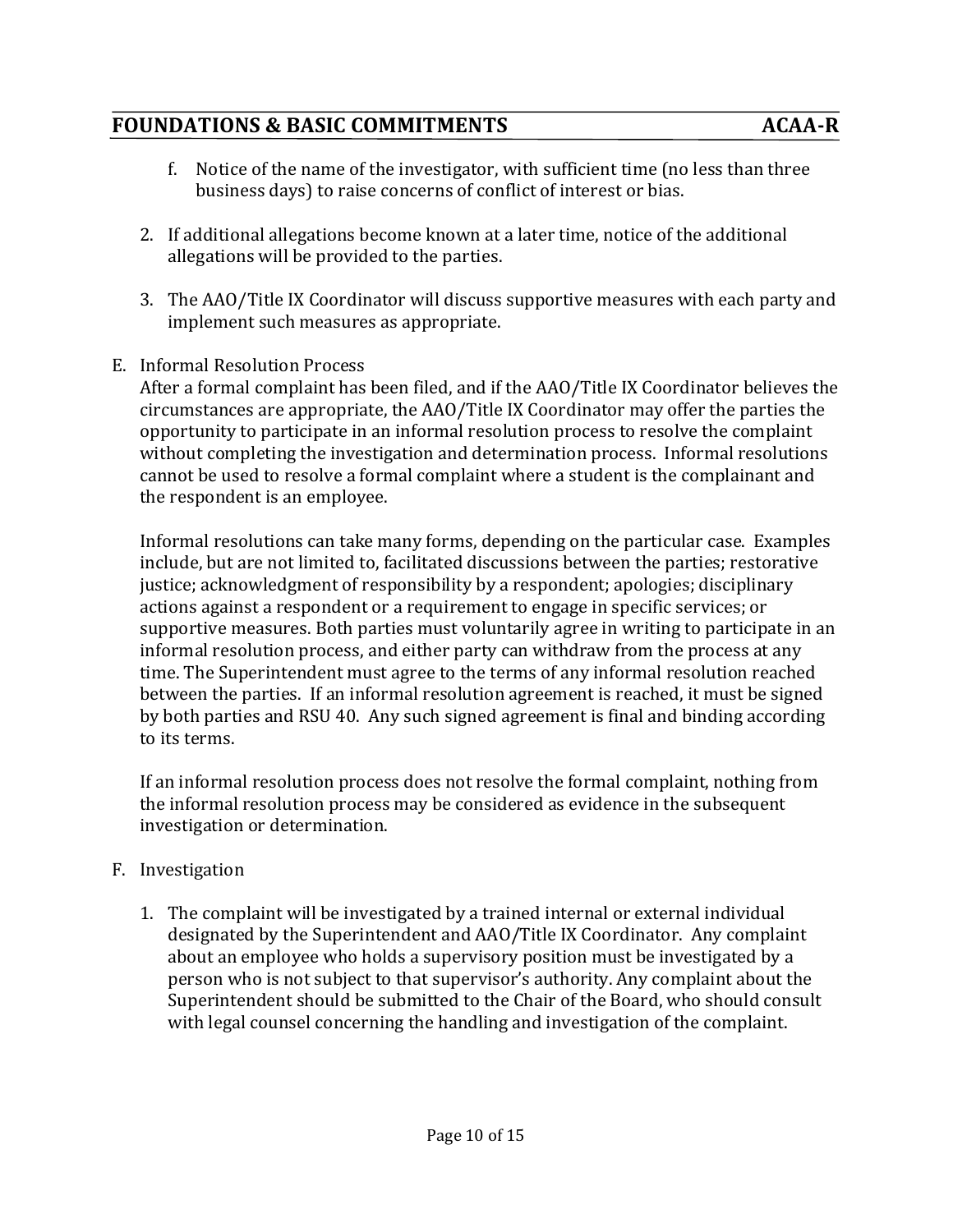- 2. The investigator must consult with the AAO/Title IX Coordinator as agreed during the investigation process.
- 3. If the complaint is against an employee of RSU 40, rights conferred under an applicable collective bargaining agreement must be applied, to the extent they do not conflict with the Title IX regulatory requirements.
- 4. Privacy rights of all parties to the complaint must be maintained in accordance with applicable state and federal laws.
- 5. The investigator will:
	- a. Meet with each party after they have received appropriate notice of any meeting and its purpose, with sufficient time to prepare.
	- b. Allow parties to have their advisor at all meetings related to the complaint, although advisors may not speak on behalf of a party or interfere with the process.
	- c. Allow parties a reasonable opportunity to identify witnesses and submit favorable and unfavorable evidence.
	- d. Interview witnesses and conduct such other activities that will assist in ascertaining facts (site visits, review of documents, etc.).
	- e. Consider evidence that is relevant and directly related to the allegations in the formal complaint.
	- f. During the course of the investigation, provide both parties with an equal opportunity to inspect and review any evidence that is obtained in the investigation that is directly related to the allegations in the formal complaint (including evidence which RSU 40 does not intend to rely upon in reaching a determination of responsibility), and favorable and unfavorable evidence.
	- g. Prior to completion of the investigation report, provide each party and advisor  $(i)$  (if any) the evidence subject to inspection and review, and provide the parties with ten business days to submit a written response.
	- h. Consider the parties' written responses to the evidence prior to completing the investigation report.
	- i. Create an investigative report that fairly summarizes relevant evidence and send the report to the parties and advisors (if any), for their review and written responses within ten business days of receipt.
	- $i.$  After receipt of the parties' written responses (if any), forward the investigation report and party responses to the assigned decision maker.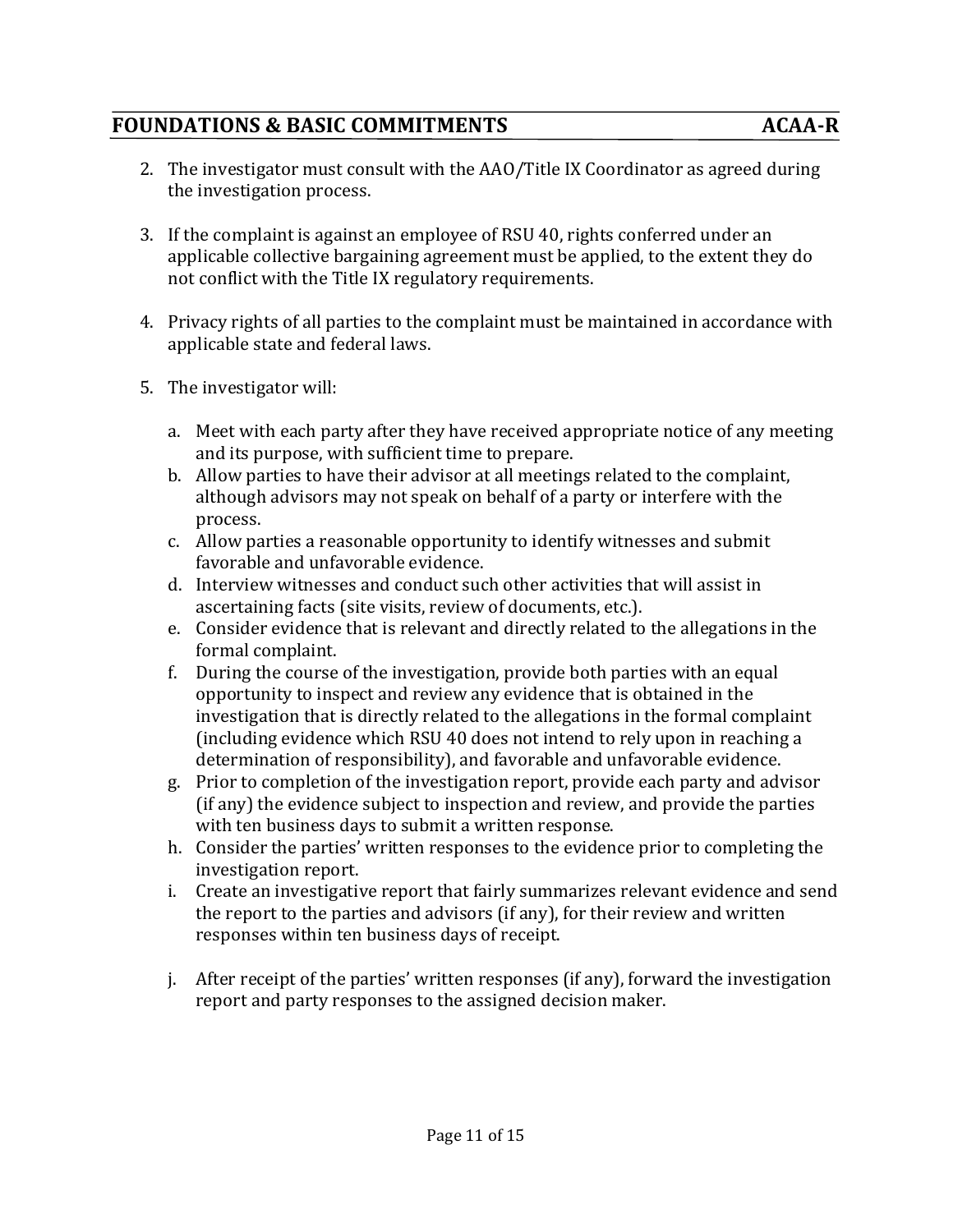- 6. The investigation must be concluded within 40 business days if practicable. Reasonable extension of time for good reason must be allowed.
- G. Determination of Responsibility
	- 1. The decision maker must provide the parties with the opportunity to submit written, relevant questions that the party wants asked of another party or witness within five business days of when the decision maker received the investigation report and party responses.
		- a. The decision maker must explain to a party proposing questions if the decision maker excludes a question as not relevant.
	- 2. Each party must be provided the opportunity to review the responses of another party and/or witness, and to ask limited written follow-up questions within five business days of receiving the answers.
	- 3. Each party will receive a copy of the responses to any follow-up questions.
	- 4. The decision maker must review the investigation report, the parties' responses and other relevant materials, applying the preponderance of the evidence standard ("more likely than not").
	- 5. The decision maker must issue a written determination, which must include the following:
		- a. Identification of all the allegations potentially constituting sexual harassment as defined in the Title IX regulations and this policy;
		- b. A description of the procedural steps taken from receipt of the formal complaint through the determination, including notifications to the parties, interviews with parties and witnesses, site visits, methods used to gather other evidence, and meetings held;
		- c. A determination regarding responsibility as to each allegation and findings of fact supporting the determinations;
		- d. A statement of, and rationale for, the result as to each allegation, including a determination regarding responsibility, any disciplinary sanctions RSU 40 imposes on the respondent, and whether remedies designed to restore or preserve equal access to RSU 40's programs and activities will be provided to the complainant;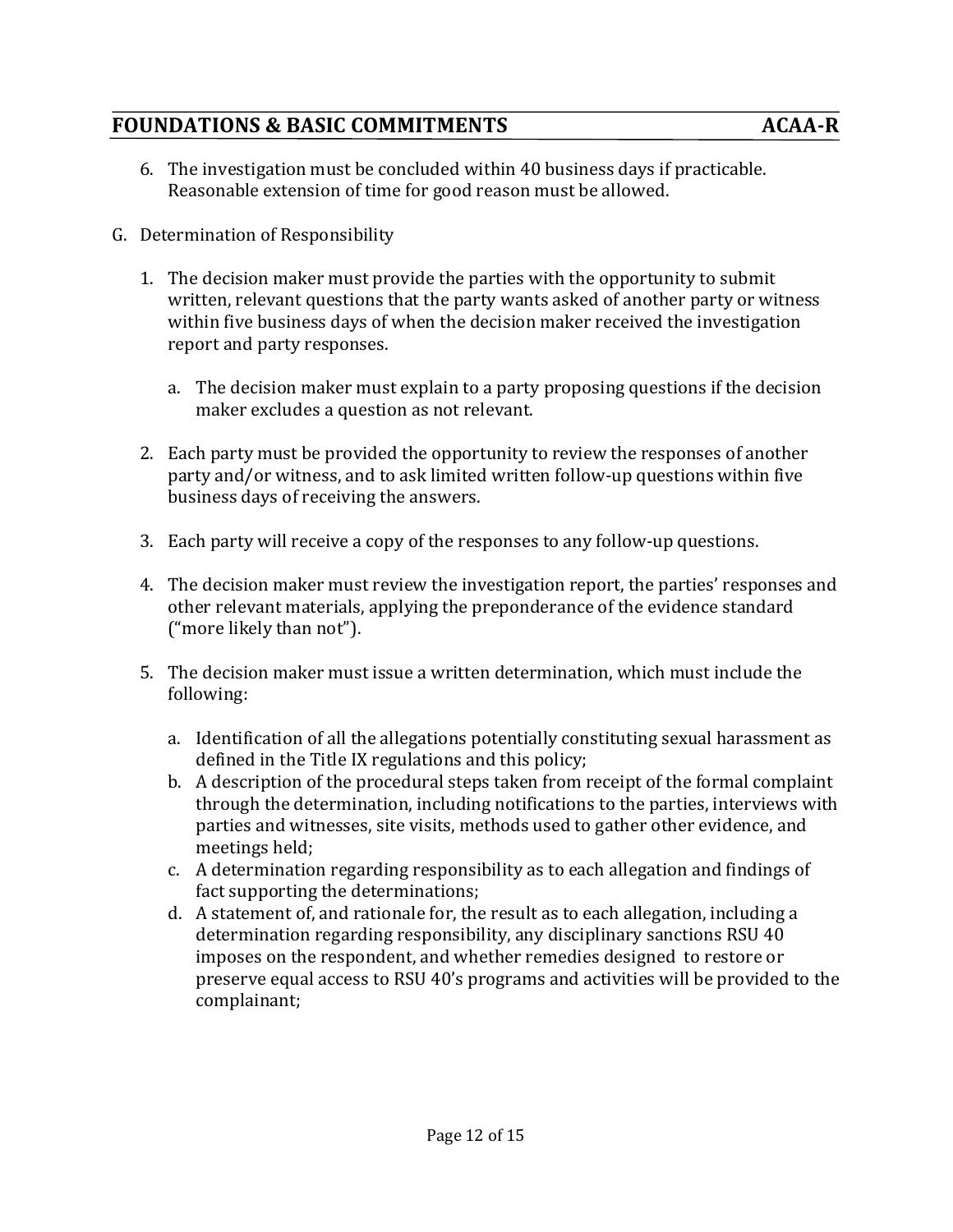- e. RSU 40's appeal procedure and permissible bases for the parties to appeal the determination.
- 6. The written determination must be provided to the parties simultaneously. The determination concerning responsibility becomes final either on the date that RSU 40 provides the parties with the written determination of the results of the appeal, if an appeal is filed, or if an appeal is not filed, the date on which the appeal would no longer be considered timely.
- H. Remedies, Discipline and Other Actions
	- 1. Remedies

Remedies are measures used to ensure that the complainant has equal access to RSU 40's education programs and activities following the decision maker's determination. Such remedies may include supportive measures, and may include other appropriate measures, depending upon the determination and the needs of the complainant. The Title IX Coordinator is responsible for implementing remedies and providing any needed assistance to the Complainant.

2. Discipline and Other Actions - Students

The following are of the types of discipline and other actions that may be imposed on a student when there is a determination that they are responsible for one or more violations involving sexual harassment:

- a. In or out of school suspension
- b. Expulsion
- c. Restorative iustice
- d. Requirement to engage in education or counseling program
- 3. Discipline and Other Actions Employees

The following are examples of the types of disciplinary actions that may be imposed on an employee when there is a determination that they are responsible for one or more violations involving sexual harassment:

- a. Written warning
- b. Probation
- c. Demotion
- d. Suspension without pay
- e. Discharge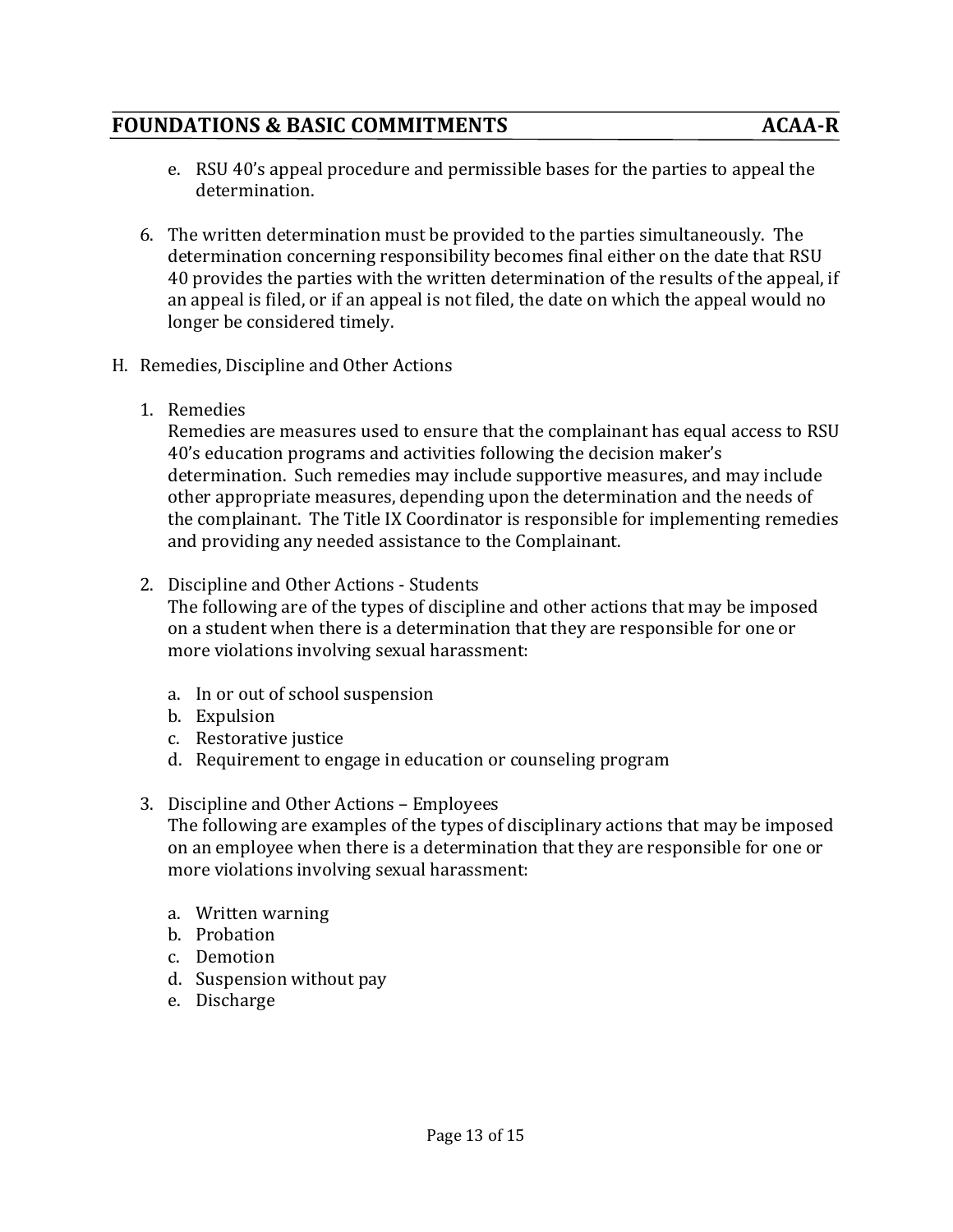The following are examples of other types of actions that may be imposed on an employee when there is a determination of responsibility:

- a. Performance improvement plan
- b. Counseling
- c. Training
- d. Loss of leadership/stipend position

#### I. Appeals

The parties have the opportunity to appeal a determination regarding responsibility, and from dismissals of formal complaints. Under the Title IX regulations, appeals are allowed on the following grounds:

- 1. A procedural irregularity that affected the outcome of the matter;
- 2. New evidence that was not reasonably available at the time the determination regarding responsibility or dismissal of the formal complaint was made, that could affect the outcome of the matter; or
- 3. The Title IX Coordinator, investigator, or decision maker had a conflict of interest or bias for or against complainants or respondents generally, or the individual complainant or respondent that affected the outcome of the matter.

An appeal must be filed in writing within five business days of receiving the determination, stating the grounds for the appeal and including any relevant documentation in support of the appeal. Appeals submitted after this deadline are not timely and must not be considered.

- 1. Appeals must be filed with the Superintendent, who will consider the appeal.
- 2. The Superintendent must notify the other party in writing of the appeal and will allow both parties to submit a written statement in support of, or challenging, the determination of the decision maker.
- 3. The Superintendent must conduct an impartial review of the appeal, including consideration of the written record of the matter, and may consult with legal counsel or other school unit officials in making their decision.
- 4. The Superintendent must issue a written decision describing the result of the appeal and rationale for the result, and provide the written decision simultaneously to the